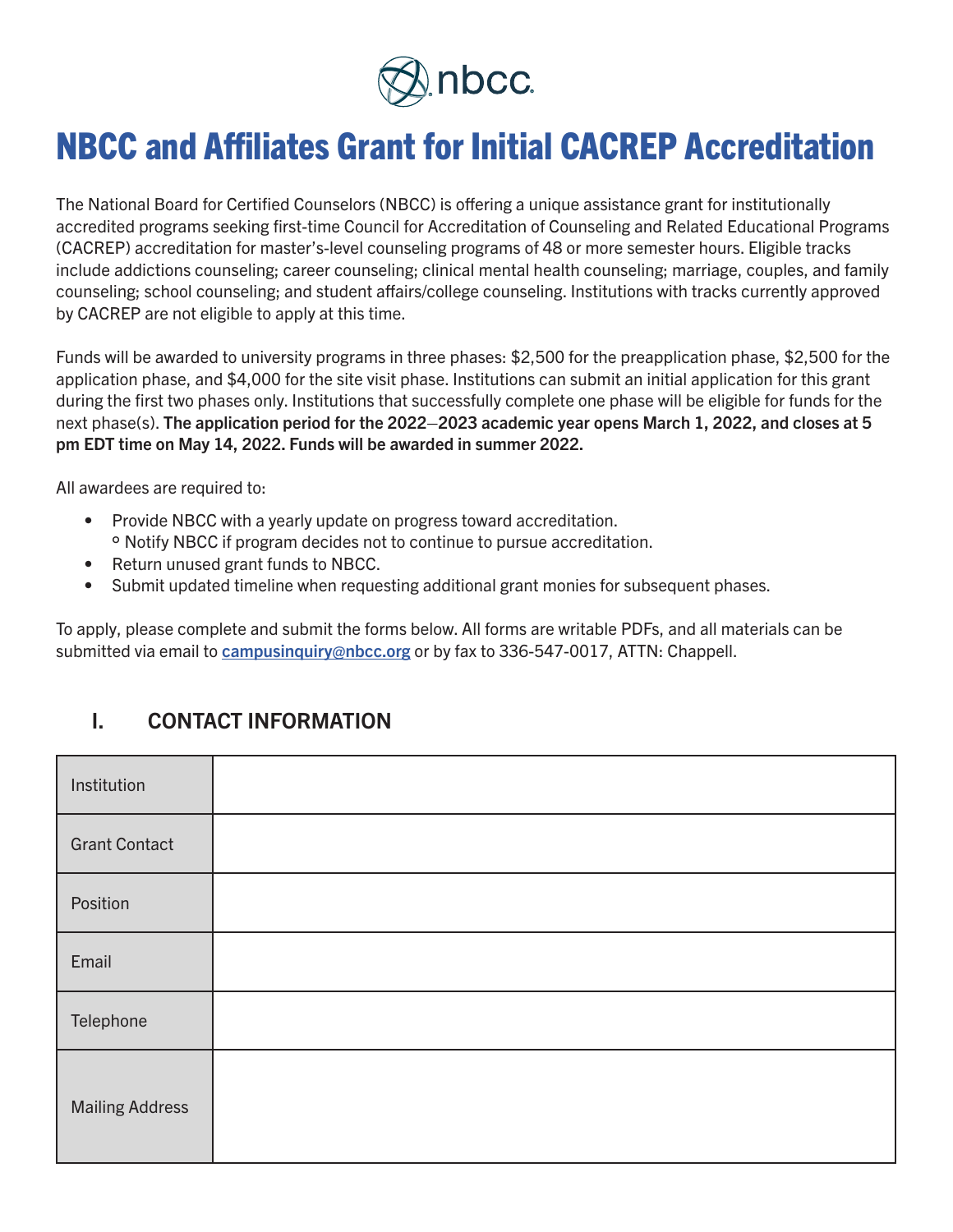### II. PROGRAM INFORMATION

| Institution                                            |  |
|--------------------------------------------------------|--|
| <b>CACREP Phase*</b>                                   |  |
| Program Track                                          |  |
| Degree Type                                            |  |
| Semester/Quarter Hours Required                        |  |
| Number of Full-Time Faculty Teaching in Program        |  |
| Number of Faculty Who Are NCCs                         |  |
| Average Full-Time Equivalents (FTEs) Per Academic Year |  |
| Average Number of Graduates Per Academic Year          |  |
| Percentage of Minority Students Enrolled in Program    |  |
| Populations Served by Students and Institution         |  |

\*See below

## CACREP PHASES

- The Preapplication Phase: This phase involves departmental personnel laying the groundwork to pursue accreditation, including gaining administrative support for the process. Funds awarded to programs in the preapplication phase would typically be used to defray consultant costs, purchase of the CACREP Accreditation Manual, and costs associated with faculty/staff involvement in preparing for the selfstudy. Funds will be dispersed after NBCC receives a letter from the Department Head, acknowledging administrative support for the process.
- The Application Phase: This phase involves writing and submitting the self-study and submitting the application. It can also include responding to the initial CACREP review and submitting addendum, as required. Funds awarded to programs in the application phase would typically be used to defray consultant costs, costs associated with the self-study process, the cost of sending faculty/staff to the CACREP Self-Study Workshop, and the application fee.
- The Site Visit Phase: Funds are only awarded at this phase to programs that received a grant in the Preapplication or Application Phase. Funds awarded to qualifying programs may be used to defray the cost of the site visit.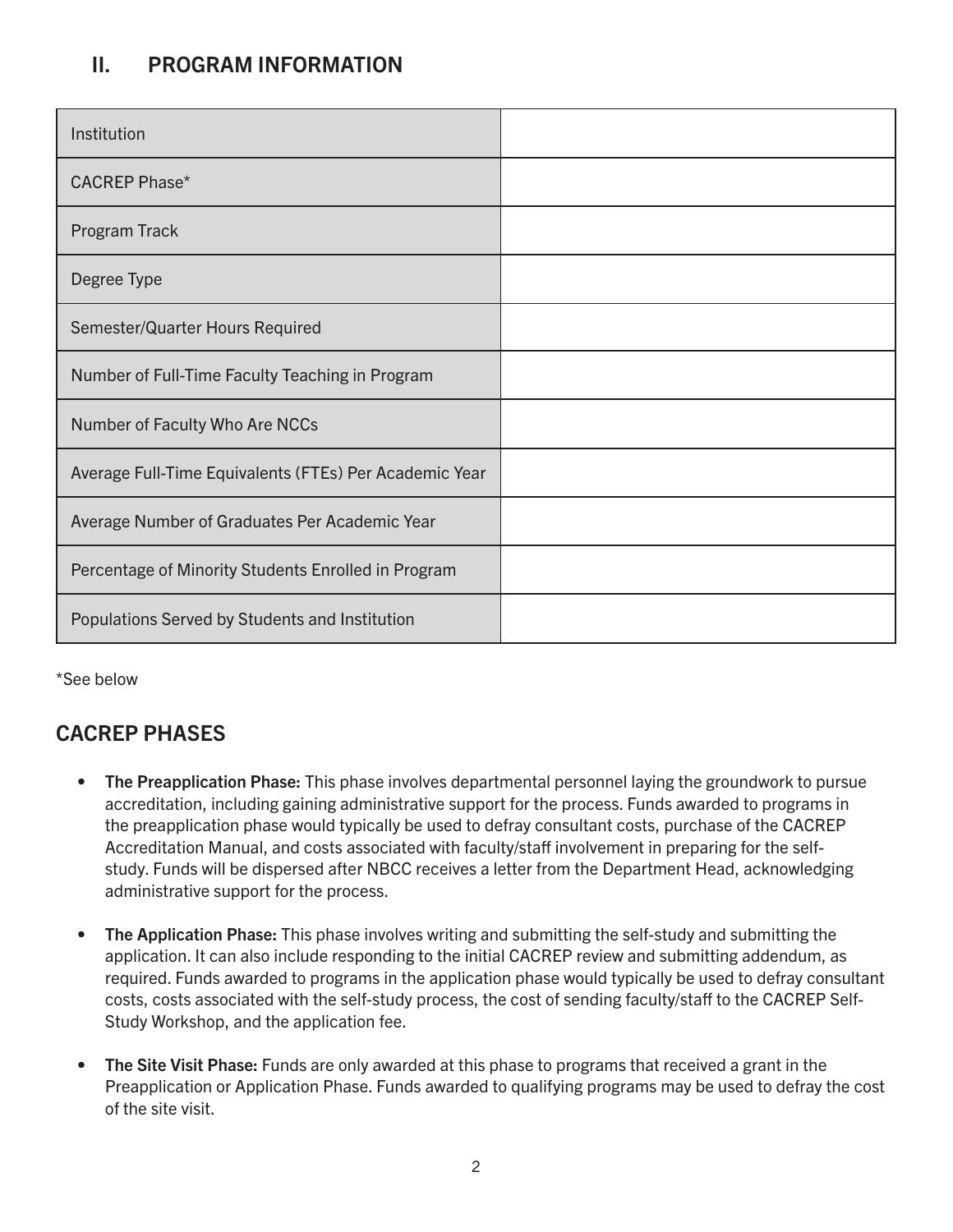## III. TIMELINE, GOALS, AND CHALLENGES

Please provide the following information relative to the CACREP accreditation phases. If you are in the Application Phase, you do not need to provide information for the Preapplication Phase.

| <b>CACREP Phase</b>     | <b>Anticipated Phase</b><br>Completion | <b>Program Goals for This</b><br>Phase | <b>Program Challenges for This</b><br>Phase |
|-------------------------|----------------------------------------|----------------------------------------|---------------------------------------------|
| Preapplication<br>Phase |                                        |                                        |                                             |
| Application<br>Phase    |                                        |                                        |                                             |
| Site-Visit Phase        |                                        |                                        |                                             |